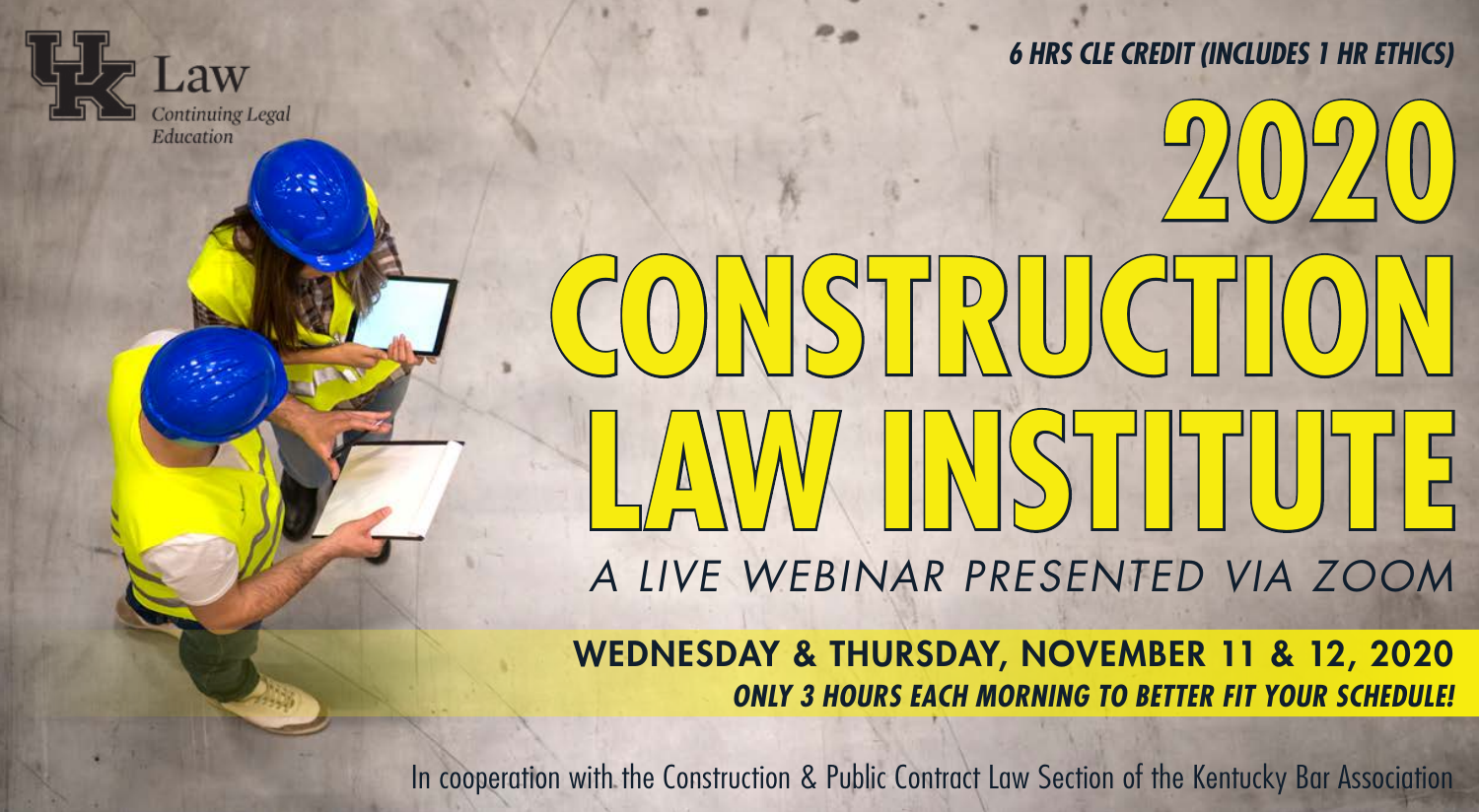# CONSTRUCTION LAW INSTITUTE UK/CLE 2020

#### NOW A LIVE WEBINAR BROADCAST VIA ZOOM

Due to circumstances surrounding the COVID-19 outbreak, this year's program has been restructured as a live webinar via Zoom. You do NOT need a Zoom account to participate, and accessing the Zoom session is as easy as clicking a link in your email a few minutes before the webinar's start time. You will need stable, high-speed internet access to participate in this event and a computer, laptop, tablet, or other mobile device. Presentations are given live, but recorded so that you may go back and watch anything that might have been missed.

Not sure if you want to try Zoom? Here are two short videos that show how easy it is:

Beginner's Intro: [https://youtu.be/9isp3qPeQ0E \(3:30 min\)](https://youtu.be/9isp3qPeQ0E) Quick Start: [https://youtu.be/hIkCmbvAHQQ \(1:00 min\)](https://youtu.be/hIkCmbvAHQQ)

#### REGISTRATION INFORMATION

This webinar is offered at a registration cost of \$300 per person and comes with a PDF version of the course materials. Printed materials will not be available. Pre-registration is strongly recommended. 24-48 hours before the Institute, you will receive an email with a link to download the PDF course materials and another link to use on November 11 & 12 to join the webinar, so please save emails from UK/CLE carefully. This program is accredited by the Kentucky Bar Association for 6 hours of CLE credit, including 1 hour of Ethics credits.

#### CANCELLATIONS & SUBSTITUTIONS

Upon cancellation, a full refund of tuition (less \$50 administrative/ course materials charge) is given up to 4:30 p.m. EST, November 6, 2020. No refunds are available for cancellations after the deadline; however, PDF materials are yours to keep in full consideration for tuition paid. Registrations are transferable and substitution of registrants may be made any time before the seminar begins.

#### ADDITIONAL INFORMATION

Write or call the Office of Continuing Legal Education at: [660](https://goo.gl/maps/GbN5WWky4KyTujBEA) [South Limestone, Lexington, KY 40506-0417](https://goo.gl/maps/GbN5WWky4KyTujBEA), 859-257-2921. For a list of other CLE programs and publications, please visit our website at:

### [LAW.UKY.EDU/CLE](https://law.uky.edu/CLE)

*New URL! Update your bookmarks and favorites!*



[Like us on Facebook for updates and special deals:](https://www.facebook.com/ukcle)<br>www.face<mark>book.com/ukcle</mark>html

[Follow us on Twitter for updates on-the-go and to](https://twitter.com/ukcle)  [interact with us live during conferences:](https://twitter.com/ukcle) @**ukcle** 

# WEDNESDAY, NOVEMBER 11, 2020

- 8:30 A.M. JOIN ZOOM MEETING Click the link in your email and adjust your audio and video settings.
- 8:50 A.M. WELCOME AND ANNOUNCEMENTS William G. Geisen, Conference Chair, Stites & Harbison PLLC
- 9:00 A.M. CONSTRUCTION INSURANCE ISSUES FOR THE MODERN PRACTITIONER Clifford J. Shapiro, Barnes & Thornburg, LLP
- 10:00 A.M. PUBLIC-PRIVATE PARTNERSHIPS C. Michael Shull III, Frost Brown Todd LLC
- 11:00 A.M. BREAK PERIOD
- 11:15 A.M. THE NEW NORMAL COVID-19'S IMPACT ON THE CONSTRUCTION INDUSTRY **Shannon Antle Hamilton, Stites & Harbison PLLC** S. Kelly Gilliam, Stites & Harbison PLLC Rebecca M.W. Sherman, Stites & Harbison PLLC

12:15 P.M. RECESS WEBINAR

# THURSDAY, NOVEMBER 12, 2020

8:40 A.M. JOIN ZOOM MEETING

- 9:00 A.M. THE TRIAL OF COMPLEX CONSTRUCTION CASES **Stuart Sobel, Siegfried Rivera** Gregory P. Parsons, Stites & Harbison PLLC
- 10:00 A.M. ELECTRONIC DISCOVERY ISSUES IN CONSTRUCTION LAW J. Jeffrey Landen, Murphy Landen Jones, PLLC
- 11:00 A.M. BREAK PERIOD
- 11:15 A.M. A CALL TO CIVILITY: RAISING THE BAR OF COLLEGIALITY IN PRETRIAL & TRIAL **PRACTICE** Michael D. Textor, Kutak Rock
- 12:15 P.M. ADJOURN WEBINAR / OPTIONAL Q & A SESSION

William G. Geisen Stites & Harbison PLLC